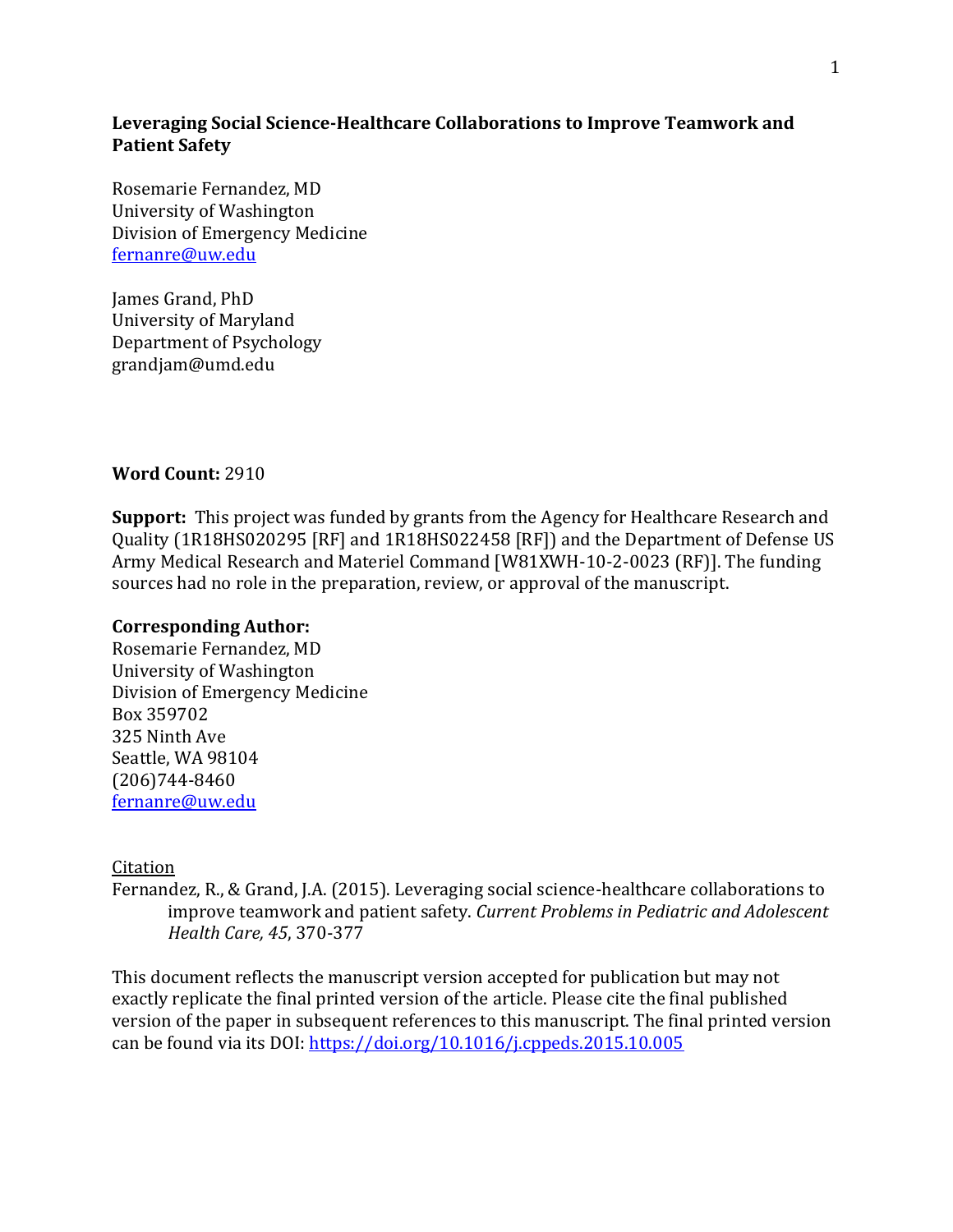## **Abstract**

Effective teamwork is critical to the provision of safe, effective healthcare. High functioning teams adapt to rapidly changing patient- and environmental factors, preventing diagnostic and treatment errors. While the emphasis on teamwork and patient safety is relatively new, significant team-related foundational and implementation research exists in disciplines outside of healthcare. Social scientists, including, organizational psychologists, have expertise in the study of teams, multi-team units, and organizations. This article highlights guiding team science principles from the organizational psychology literature that can be applied to the study of teams in healthcare. The authors' goal is to provide some common language and understanding around teams and teamwork. Additionally, they hope to impart an appreciation for the potential synergy present within clinician-social scientist collaborations.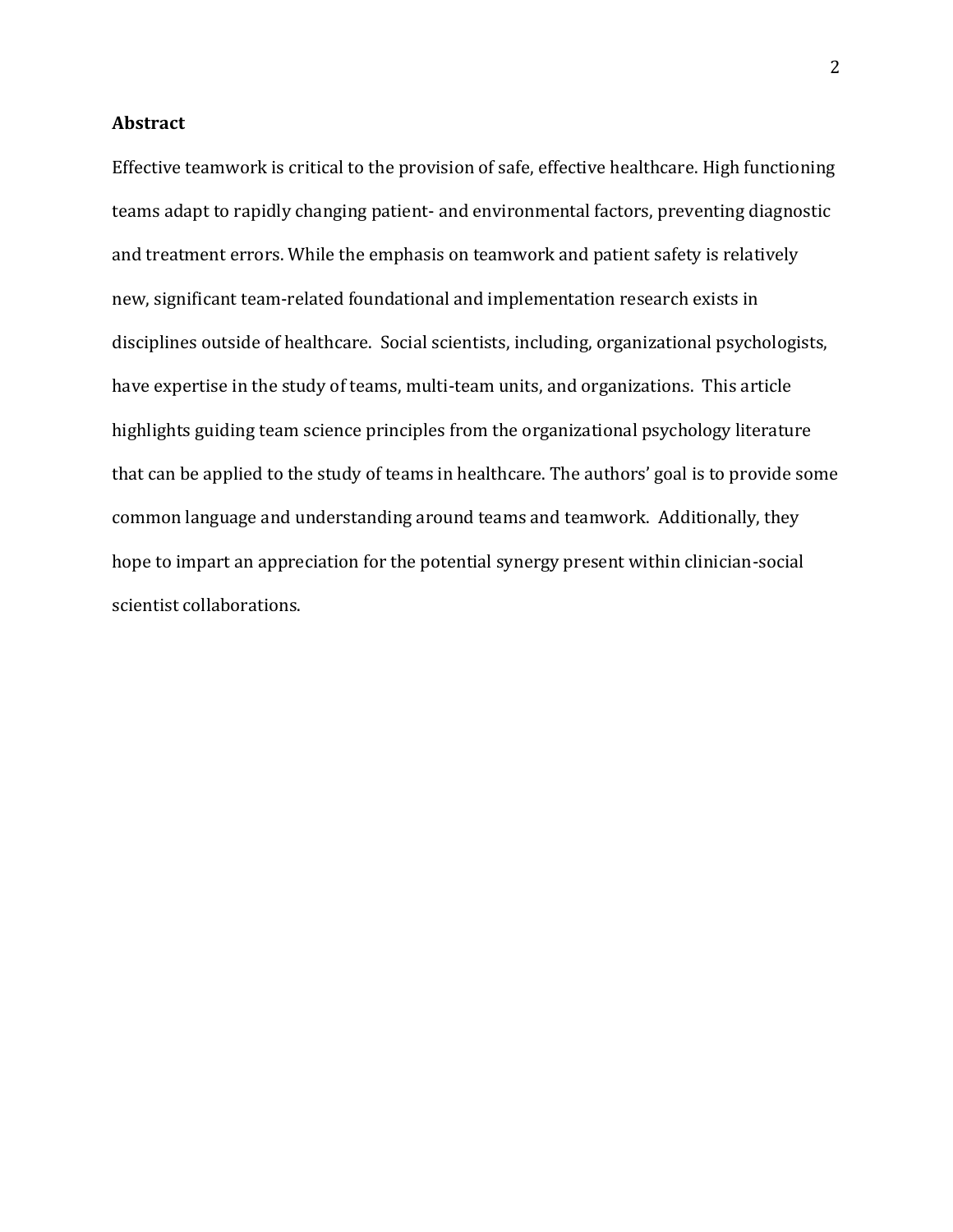Teams and teamwork are ubiquitous in healthcare. Healthcare teams consist of two or more individuals with specialized skills who must improvise and coordinate their actions in high-pressured, unforgiving situations. <sup>1</sup> Such teams direct day-to-day patient care activities, respond to acute events (e.g., resuscitations), and manage institution-wide events (e.g., disaster response). Effective teams are capable of responding more quickly to changes in a patient's condition, noticing when "things aren't right" and adapting their plans and course of action accordingly.

High quality team leadership can further improve team performance by promoting clear goals, facilitating coordination and cooperation, and planning patient care-related tasks.2-4 By maintaining a "big picture" overview, leaders can monitor multiple aspects of the patient's care, identify unexpected threats, and ensure the team adapts accordingly.<sup>5</sup> Notably, these functions take on even greater importance as task complexity and interdependency increase, and environmental stability and level of training become more variable6—conditions common in pediatric resuscitations and critical care settings.

It should come as no surprise then that teamwork and leadership have been identified as major influences on patient safety<sup>7-10</sup> and performance during acute pediatric emergencies.<sup>11</sup> This recognition has spurred an exponential increase in the number of empirical publications and reviews on teamwork and leadership in healthcare teams over the past decade. For example, within pediatric medicine, a sizeable body of work examining leadership performance and team effectiveness with graduate medical trainees during neonatal and pediatric resuscitation has begun to emerge.<sup>12</sup> We share in the promise this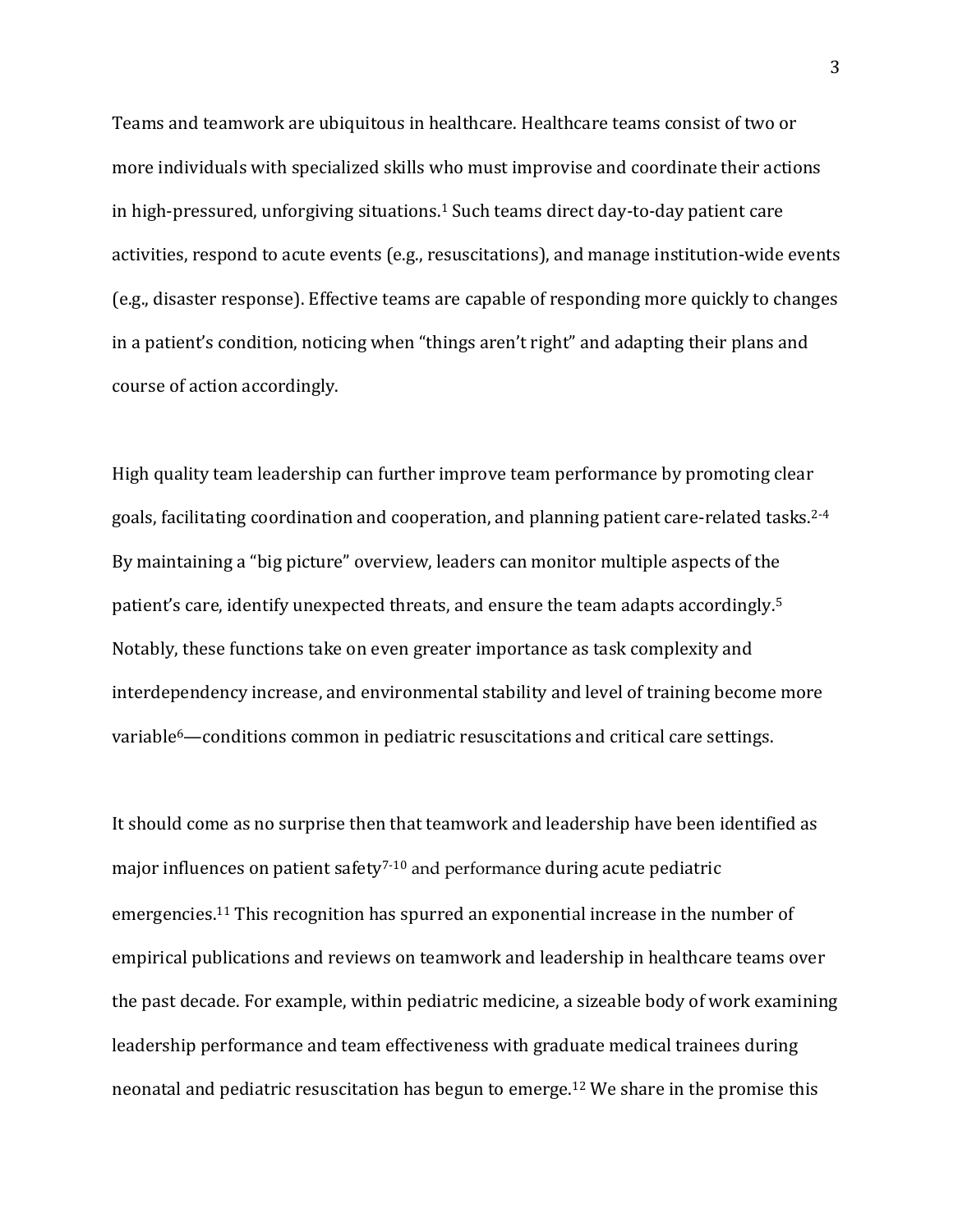direction holds for bettering patient safety and care, and encourage and welcome a continued focus on team performance and leadership in healthcare practice.

#### **A Problem with a Solution**

However, with new opportunities come new challenges. Although physicians are highly skilled at providing guidance on medical decision-making and treatment plans, they are less knowledgeable in how to train, participate in, and lead effective teams.<sup>13</sup> Teamwork, communication, and leadership—so-called "non-technical skills"—are rarely included in formal curricula, yet provide the backbone of patient care implementation. Consequently, and despite increased emphasis on the importance of teamwork and team leadership in recent years, many healthcare professionals and residents continue to feel underprepared to effectively work as part of or adopt leadership roles within the healthcare team.<sup>14</sup>

In any clinical area or specialty, there is a body of "basic science" that supports research and practice. Team and leadership science is no different. While healthcare has only recently recognized the importance of teamwork and leadership skills, fortunately there exists a significant body of theoretical and foundational work focused on understanding, improving, and measuring these capabilities outside of healthcare. Accessing and leveraging these resources represents a significant avenue for improving healthcare team performance and patient care during acute pediatric care events.

The significance of a well-developed and conceptually grounded understanding of teamwork and leadership models cannot be overstated. They provide healthcare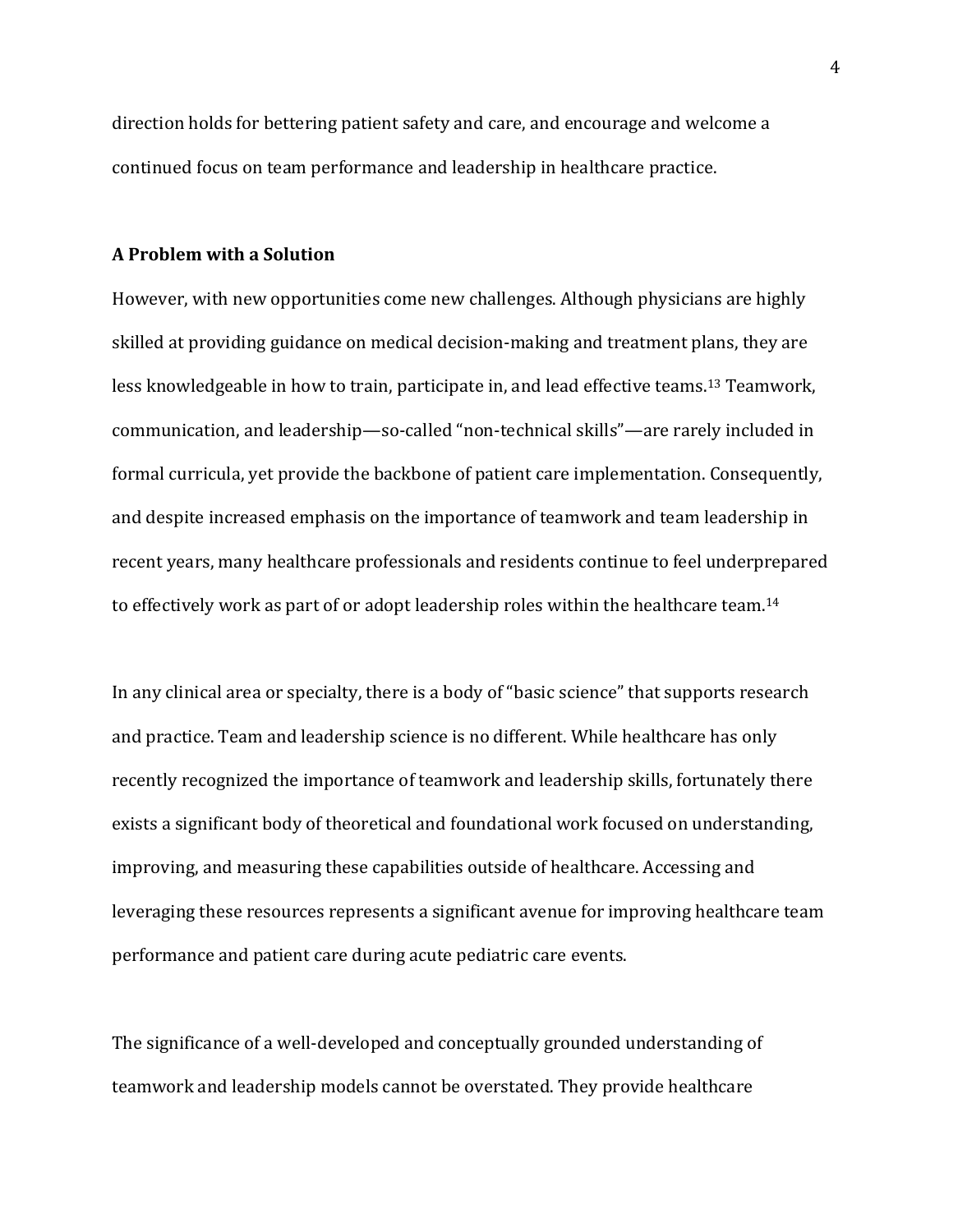researchers, educators, and professionals with knowledge, skills, and developmental targets for developing and training critical non-technical skills. Likewise, they can inform the development of improved assessments that are better equipped to detect deficiencies in teamwork and leadership performance. Such measures can also serve as the basis for establishing competency norms to ensure that practitioners have the necessary skills to respond effectively as a resuscitation event leader. Unfortunately, healthcare providers tasked with improving team effectiveness and mitigating teamwork-related adverse events are often rarely trained in the scientific principles necessary to guide these efforts.<sup>15</sup>

Without the explicit use of sound evidence-based models of effective teamwork and leadership, it is not possible to systematically advance research or practice around teamrelated training and evaluation programs in healthcare.15,16 We are already seeing this play out in the healthcare community today. Considerable resources and efforts are being dedicated to develop and implement teamwork and leadership training programs; however, their widespread impact has not been demonstrated.<sup>17,18</sup> The decisions regarding training content, application, and evaluation are complex. Without guiding principles and scientific support, it is difficult to determine cost effectiveness and potential success of such choices.

Significant gaps in the knowledge and methodologies employed in healthcare inhibit efforts to improve patient care through team and leadership training and assessment.<sup>12,13,19</sup> Fortunately, there is a wealth of research and best practices from the applied social sciences (e.g., industrial/organizational psychology, organizational behavior, human

5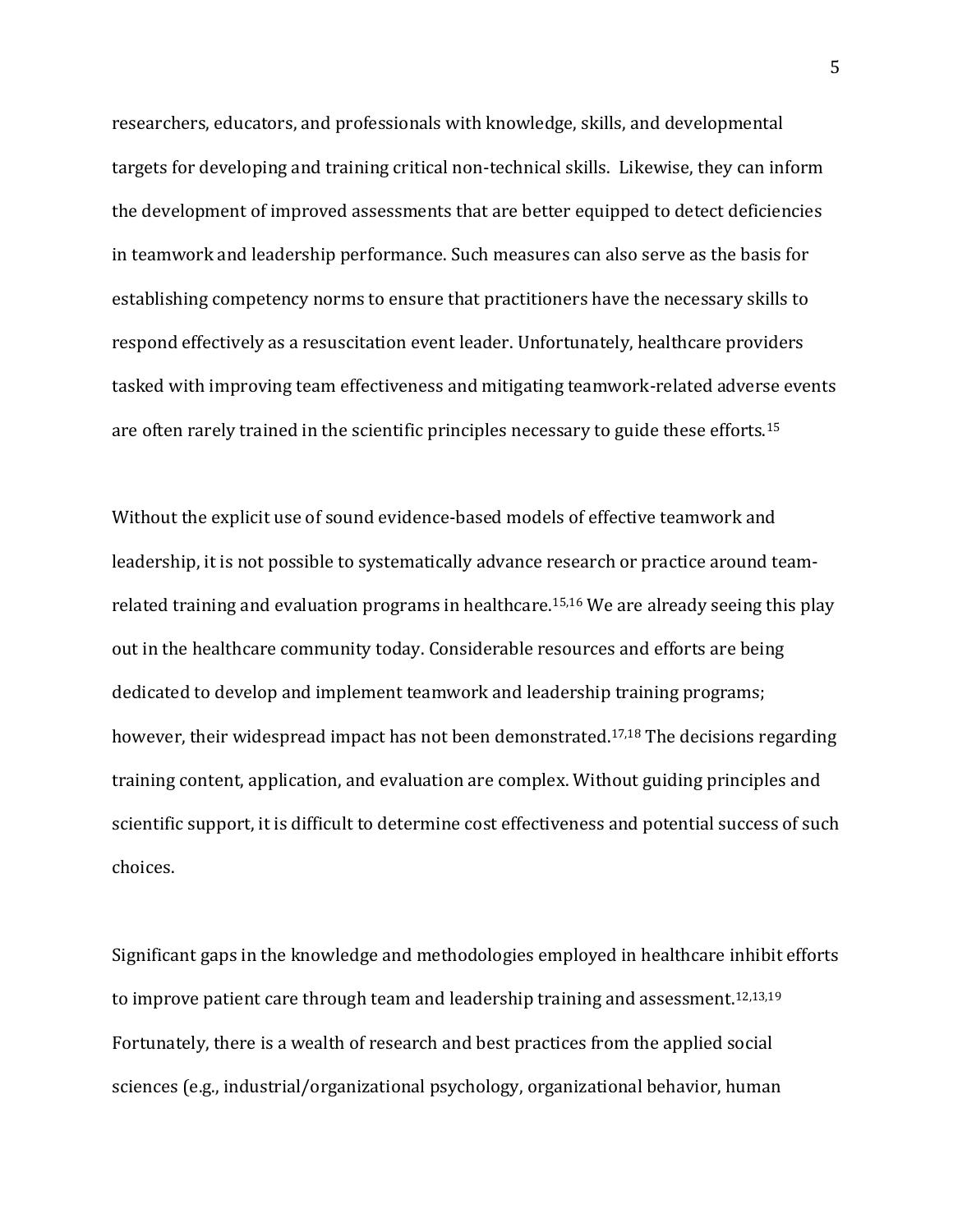factors, etc.) that can be drawn upon to inform the educational criteria, models, and frameworks needed to support healthcare teamwork and leadership training. Consequently, we believe that interdisciplinary collaborations between the applied social sciences and healthcare communities are critical to bridging this gap and improving team and leadership training in pediatric care.

The authors are part of a decade-long research collaboration between healthcare (RF) and organizational psychology (JAG) focused on developing, implementing, and evaluating team and leadership training in resuscitation teams. Industrial-organizational psychologists apply the rigor and methods of psychology to the scientific study of the workplace. That is, industrial-organizational psychologists study how the thoughts, behaviors, emotions, and relationships of people in organizations shape and are shaped by individual, group, unit, and organizational factors. In the remainder of this paper, we highlight some of the insights and lessons from our collaborative efforts as well as provide practical recommendations for forging meaningful partnerships between healthcare and social science researchers. Where appropriate, we also suggest sources for further information.

#### **Lesson #1: Context Matters**

Even amongst healthcare teams, not all teams are the same.<sup>20</sup> Clinic-based teams differ from inpatient care teams, which differ from resuscitation teams. Additionally, resuscitation teams in an ICU setting likely face different challenges than those within an emergency department or those that care for soldiers on a battlefield. Carefully defining the nature of the healthcare team is a critical step when translating team science into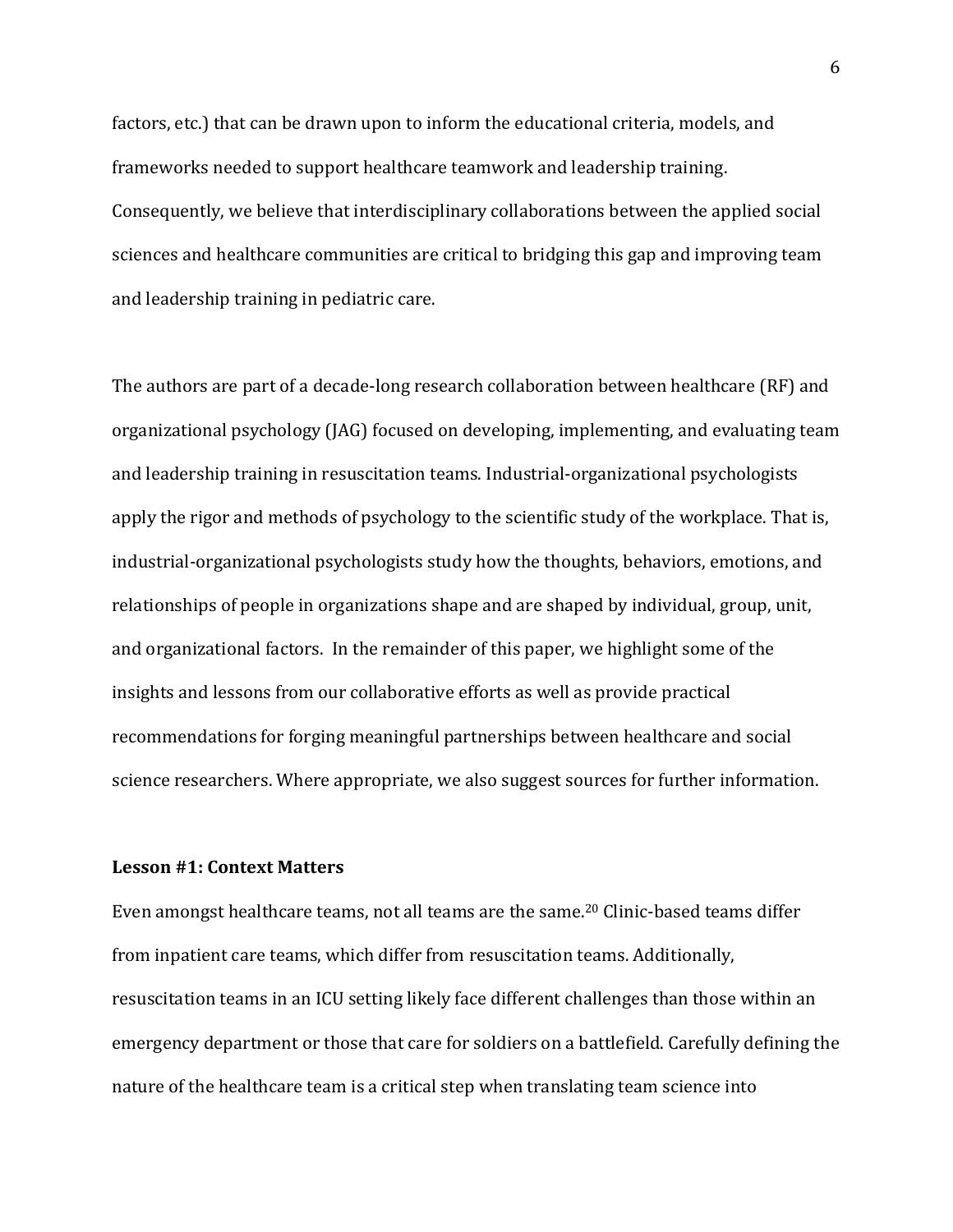healthcare. It is deceptively easy to define a team based solely on its physical location (e.g., operating room, emergency department, outpatient clinic). However, this approach oversimplifies important differences in the nature, needs, and characteristics of teamwork and leaders in these groups, and does not facilitate translating knowledge from other disciplines and team science.

Social scientists studying team performance have devised a variety of useful conceptual frameworks for understanding different types of teams. 21-24 These frameworks encourage defining teams by examining questions such as "Are the team members consistent from day to day? Does the team consist of all experts, or are there trainees? Does the team have consistent tasks or are they dynamic/changing frequently?" Answers to these questions provide insight into the team and leadership skills necessary to support this type of team effectively. For example, resuscitation teams have highly variable team members, frequently changing or poorly defined tasks, and, in academic settings, often include trainee (novice) members.<sup>25</sup> An effective team leader in this context thus requires strong coaching skills, skills to quickly familiarize team members with one another and rapidly establish mutual trust/support, and the capability to readily establish and modify plans based upon changes in patient condition.<sup>12</sup>

**Recommendation:** Spend the time to understand the team, environment, and organizational culture present in the setting you wish to study.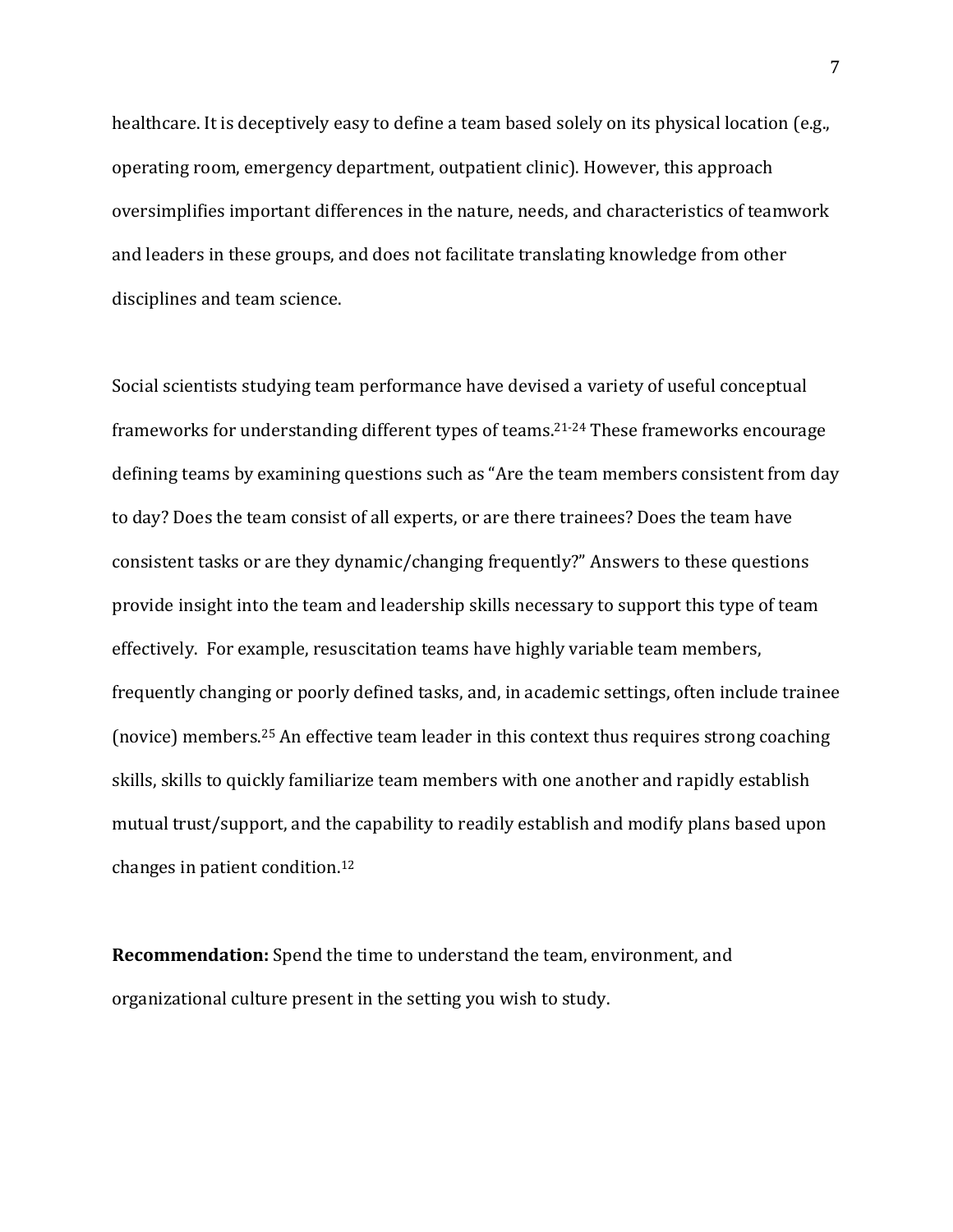#### **Further reading and exemplars:**

Sundstrom, E., De Meuse, K.P., Futrell, D. (1990). Work teams: Applications and effectiveness. *American Psychologist*, 45, 120-133.

Andreatta PB. A typology for health care teams. *Health Care Manage. R*. 2010;35(4):345- 354.

#### **Lesson #2: Never Underestimate the Value of a Conceptual Framework**

The famed social psychologist Kurt Lewin once noted "There is nothing so practical as a good theory." <sup>26</sup> A theory provides an organized conceptual framework for identifying key variables relevant to a particular domain and explains how they are related. To Lewin's point regarding practical utility, conceptual frameworks are critically important to the development of team and leadership training programs as they (1) guide selection of appropriate instructional targets and (2) provide a blueprint of the variables and relationships that should be the focus of measurement and analysis. 16

Healthcare team research has been criticized for not adhering to evidence-based, theoretically sound models of team effectiveness.<sup>1</sup> Building a conceptual model is not trivial and requires extensive empiric testing and revision to establish its validity. As clinicians however, we can work with team science experts to identify models from the social sciences literature appropriate for healthcare teams. Figure 1 provides one such example of a conceptual model for teamwork and leadership in resuscitation teams. This framework is described by Kozlowski, et al<sup>27</sup> and is based upon a much earlier theory of team functioning<sup>28</sup> that characterizes how performance in teams is generated. In brief, this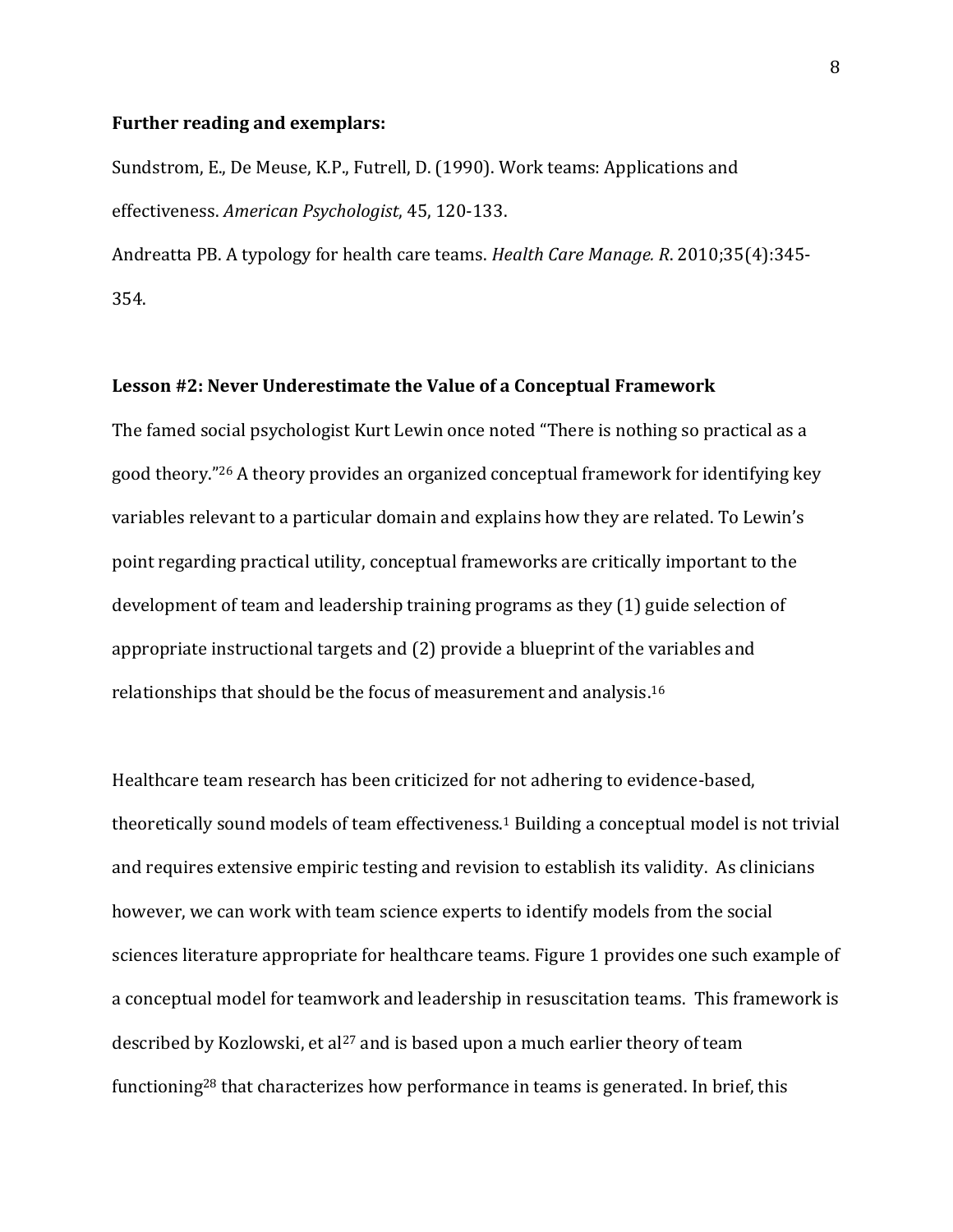model provides a structure for understanding how team leadership relates to inputs (e.g., training, experience, resources), teamwork behaviors (e.g., coordination, monitoring, strategizing) and outcomes (e.g., patient care, team efficacy, cohesion). In highly dynamic teams, i.e., resuscitation teams, leadership and teamwork processes underlie performance effectiveness and act to mitigate threats to patient safety through improved situation monitoring, coordination, and communication.29,30 This highlights the dynamic nature of teams and teamwork, where outputs from one team event feedback as inputs into the next.28,31,32 Such feedback is necessary if teams are to adapt to new knowledge, tasks, or situations.<sup>33</sup>

From a research standpoint, conceptual models such as Figure 1 outline predicted relationships between critical variables and demonstrates where team and leadership effects should be measured. As one of its first tasks, our research group led a consensusbuilding effort involving emergency medicine and team science experts. The result of this work was an emergency medicine teamwork taxonomy and framework that has been cited as an example of a robust conceptual framework for healthcare teams and research. 29,34 This conceptual work has since provided the foundation of our interdisciplinary research and continues to inform our determination of targets for training and assessment.

**Recommendation:** Frame training design, measurement, and research questions around a conceptual model. This will support the development of an evidence-based product and sustainable research program rather than constant pursuit of stand-alone studies.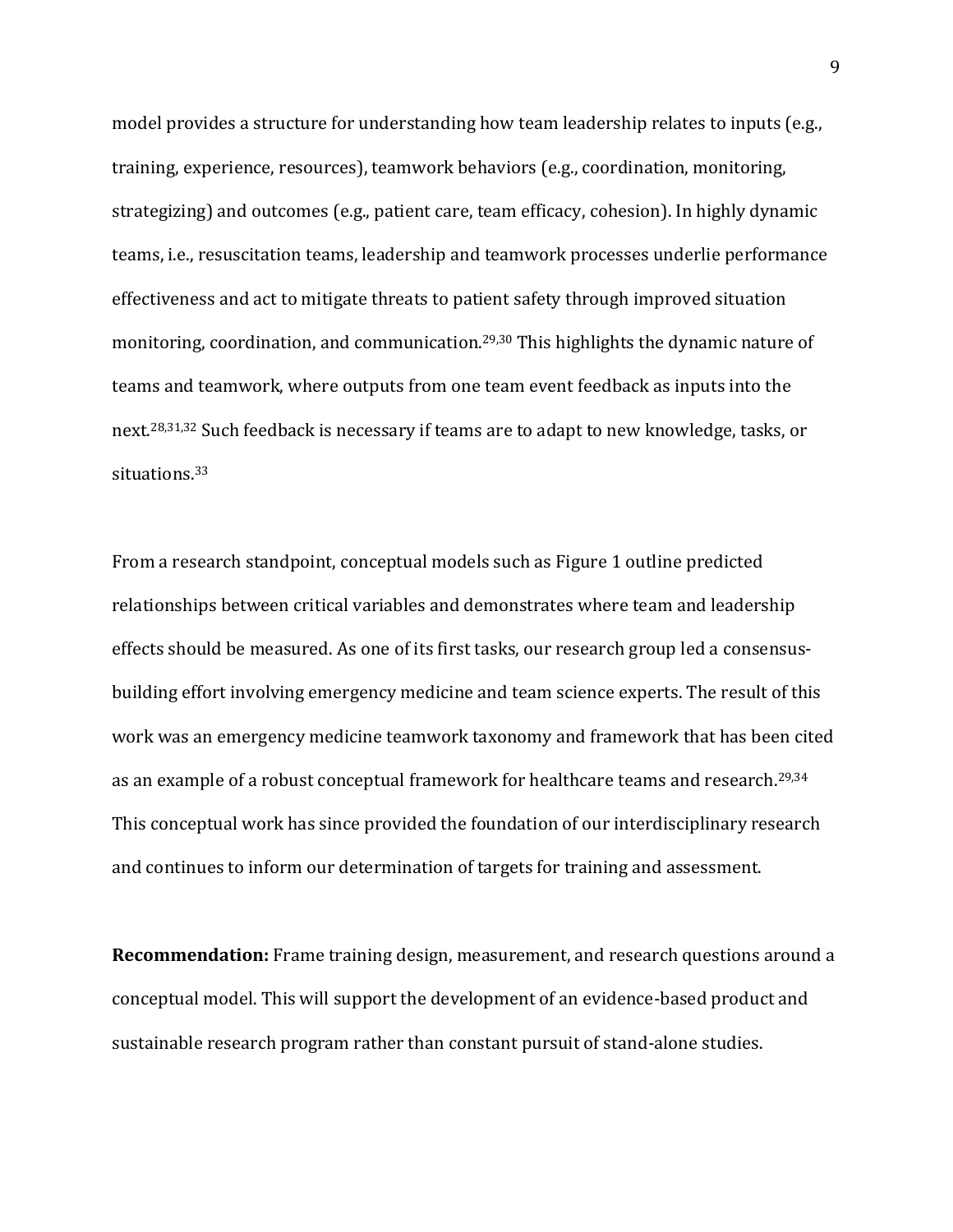#### **Further reading and exemplars:**

Fernandez R, Kozlowski SWJ, Shapiro MJ, Salas E. Toward a definition of teamwork in emergency medicine. *Acad. Emerg. Med.* 2008;15(11):1104-1112. Burke CS, Stagl KC, Salas E, Pierce L, Kendall D. Understanding team adaptation: A conceptual analysis and model. *J. Appl. Psychol.* 2006;91(6):1189-1207.

#### **Lesson #3: Develop a Shared Mental Model among Collaborators**

Despite best intentions, describing the activities of a healthcare team from a team science perspective is challenging for clinicians. We think in terms of patients, orders, results, diagnostics, and disposition. Describing the nature of the clinical environment, how tasks are presented, and how clinicians receive information is foreign to us, and we often lack the language and terminology needed to effectively communicate with our team science collaborators.

By the same token, social scientists think in terms of how the thoughts, behaviors, and relationships among people shape and are shaped by individual, group or organizational factors. Although they possess general expertise in general theory, research methodologies, and practical program implementation, they lack specific understanding of what it's like to work on a healthcare team, the tasks and procedures that define our jobs or positions, and the institutional/systemic conditions which make up the healthcare system. To be effective collaborators and partner, social scientists and healthcare providers must work closely to develop a shared understanding of healthcare teams and organizations.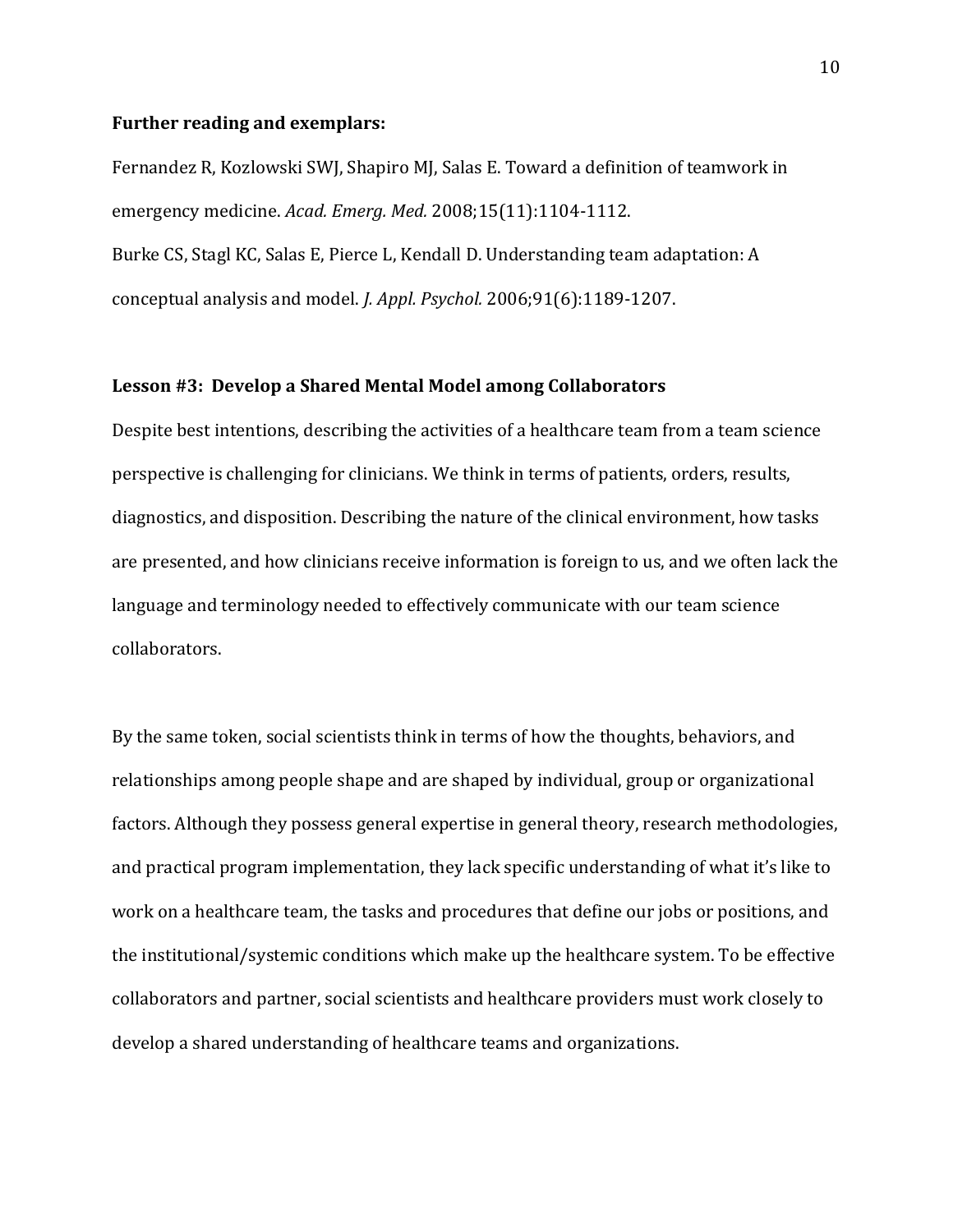Consequently, efforts must be made to facilitate development of a common mental model around healthcare teams and leadership. For team science experts, it is critical to facilitate direct observation of a healthcare setting and teams of interest. They will bring a very different perspective, and as a result will observe interactions, environmental factors, and processes that clinicians consider routine and therefore unremarkable. However, these "unremarkable" phenomena often explain why trained skills and behaviors do not transfer to the clinical setting, and why measurement systems fail to capture the complex nature of teams in the work environment.

It is equally important for clinicians to develop a working understanding of relevant theory and terminology from the social sciences to allow them to effectively incorporate research and practice from these domains. An easy method to facilitate this education is by engaging in conversation with social science collaborators during their direct observations of healthcare teams or potential projects of mutual interest. Such exchanges provide opportunities to elaborate and explore theories and concepts that are new to us in a more familiar context. In *Table 1* we provide a brief glossary of terms used commonly in the team training literature. This list is by no means comprehensive, but is offered as a starting point for further reading.

**Recommendation:** Seeing is believing. Never underestimate the value of direct observation. Invite social science collaborators into the clinical environment for extended observation periods. It is highly likely they will notice critical team interactions, environmental factors, and communication patterns that had gone previously unnoticed.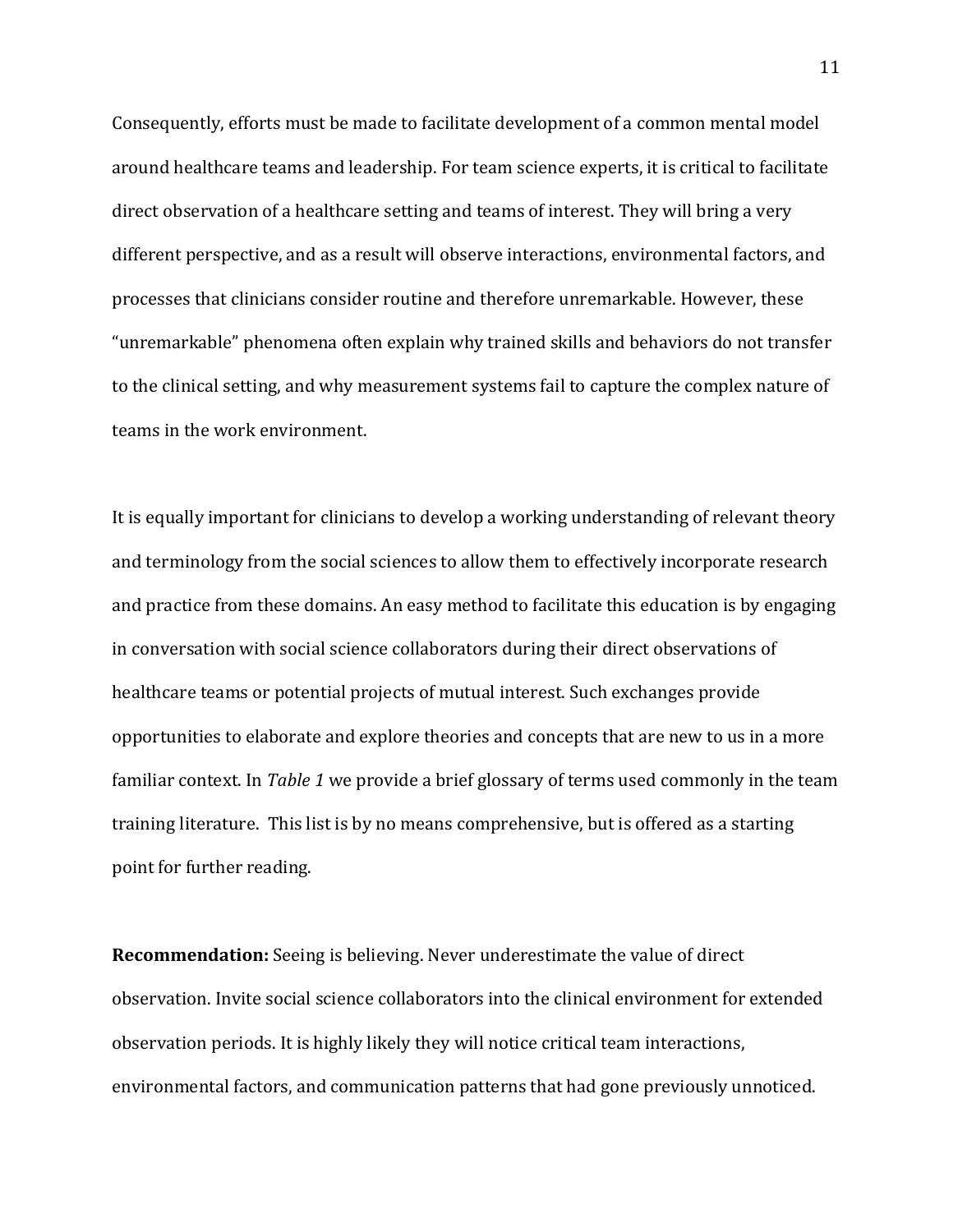**Recommendation:** Develop a working knowledge of the "language" of social sciences. When a term or construct is unclear or seems duplicative, consult with an expert to ensure you apply the concept correctly in your work.

## **Lesson #4: Training is More Than an Experience**

Increases in team and leadership training research have paralleled the widespread implementation of simulation-based healthcare education. Simulation-based training recreates the contextual background of a healthcare environment, allowing individuals and teams to experience an authentic clinical interaction with patients and other healthcare team members in a safe and controlled environment. <sup>35</sup> While the potential advantages of simulation are obvious, simulation is just a technique. Without strong instructional strategies and supporting learning mechanisms, simulation-based training is simply very expensive *practice* rather than well-designed *training*.

Many areas in the "applied" social sciences (industrial/organizational psychology, organizational behavior, human factors) specialize in the development of theory and evidence-based recommendations for constructing team and leadership training.4,36,37 These frameworks go beyond considering only the physical fidelity of a training environment and include comprehensive treatments of instructional design.<sup>38</sup> For example, as physicians, we rarely consider how training design impacts learner motivation or how error management during training impacts the acquisition of new skills. However, these and many other factors—reside within the purview of team and leadership training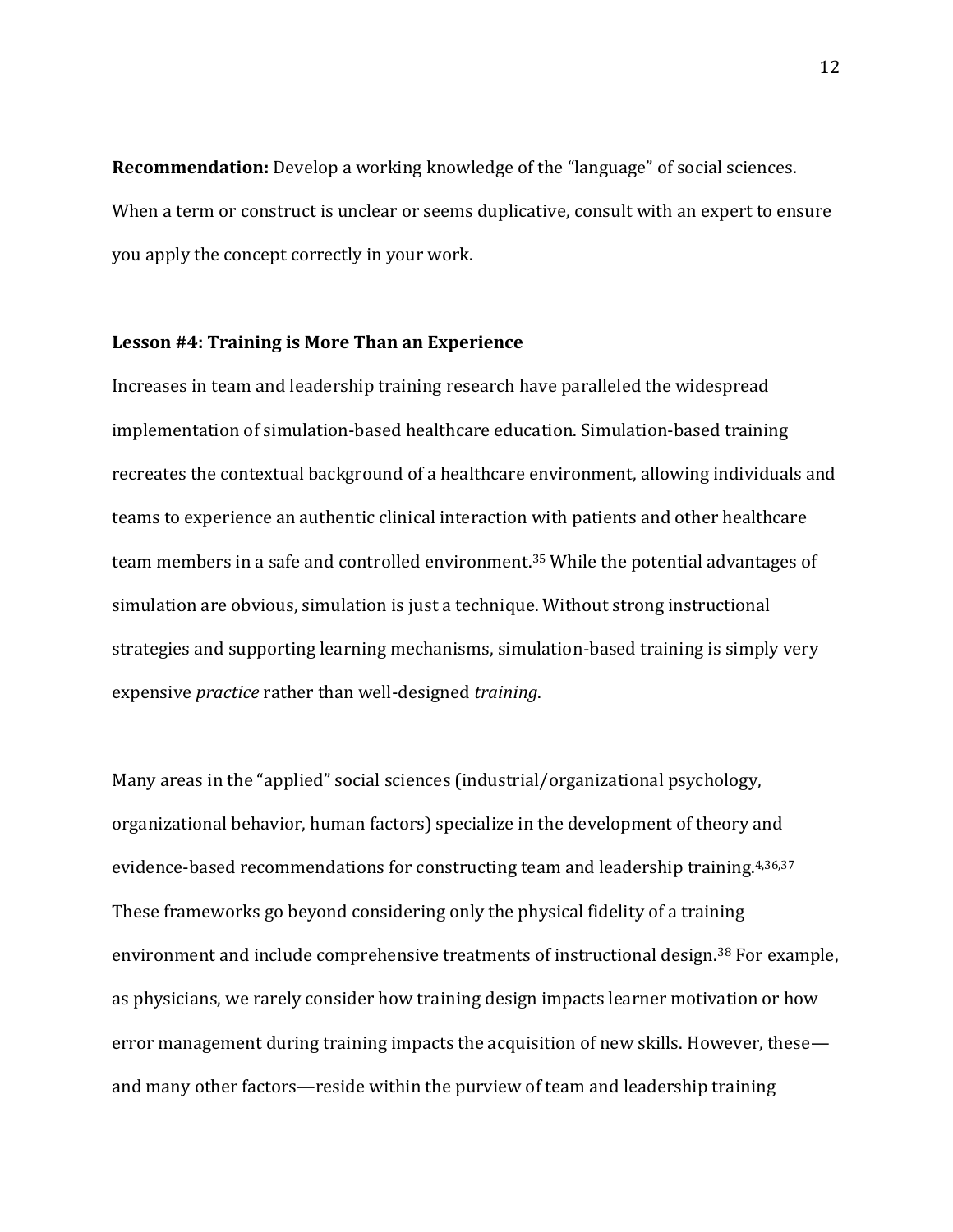scientists. The point of this lesson is to acknowledge that the selection of instructional strategies should be supported by scientific principles<sup>15</sup>—and the application of those scientific principles to improve the performance of healthcare teams and leaders can be greatly informed by meaningful collaborations with social scientists.

**Recommendation:** Choose instructional strategies that will optimize training outcomes based on the learners, teams, and healthcare environment.

#### **Further reading:**

Goldstein, I. & Ford, J.K. (2002). *Training in organizations* (4th ed.). Belmont, CA: Wadsworth Thomson Learning. Salas, E., DiazGranados, D., Klein, C., Burke, C.S., Stagl, K.C., Goodwin, G.F., & Halpin, S.M.

(2008). Does team training improve team performance? A meta-analysis. *Hum Factors,* 50, 903-933.

### **Lesson #5: Assessment Should Be The First Thought, Not The Afterthought**

It is quite easy to get lost in the "glitz and glam" of designing a new training program; however, without an adequate understanding of *what* trainees should learn and *how* that can be measured, training is all show and no substance. In the context of teams and leadership training, assessing team and team leader performance is challenging. Physicians tend to focus on performance-based outcomes, such as getting the correct diagnosis, recognizing errors, and following clinical guidelines. While these are important outcomes to assess, it is equally critical that the teamwork and leadership processes which directly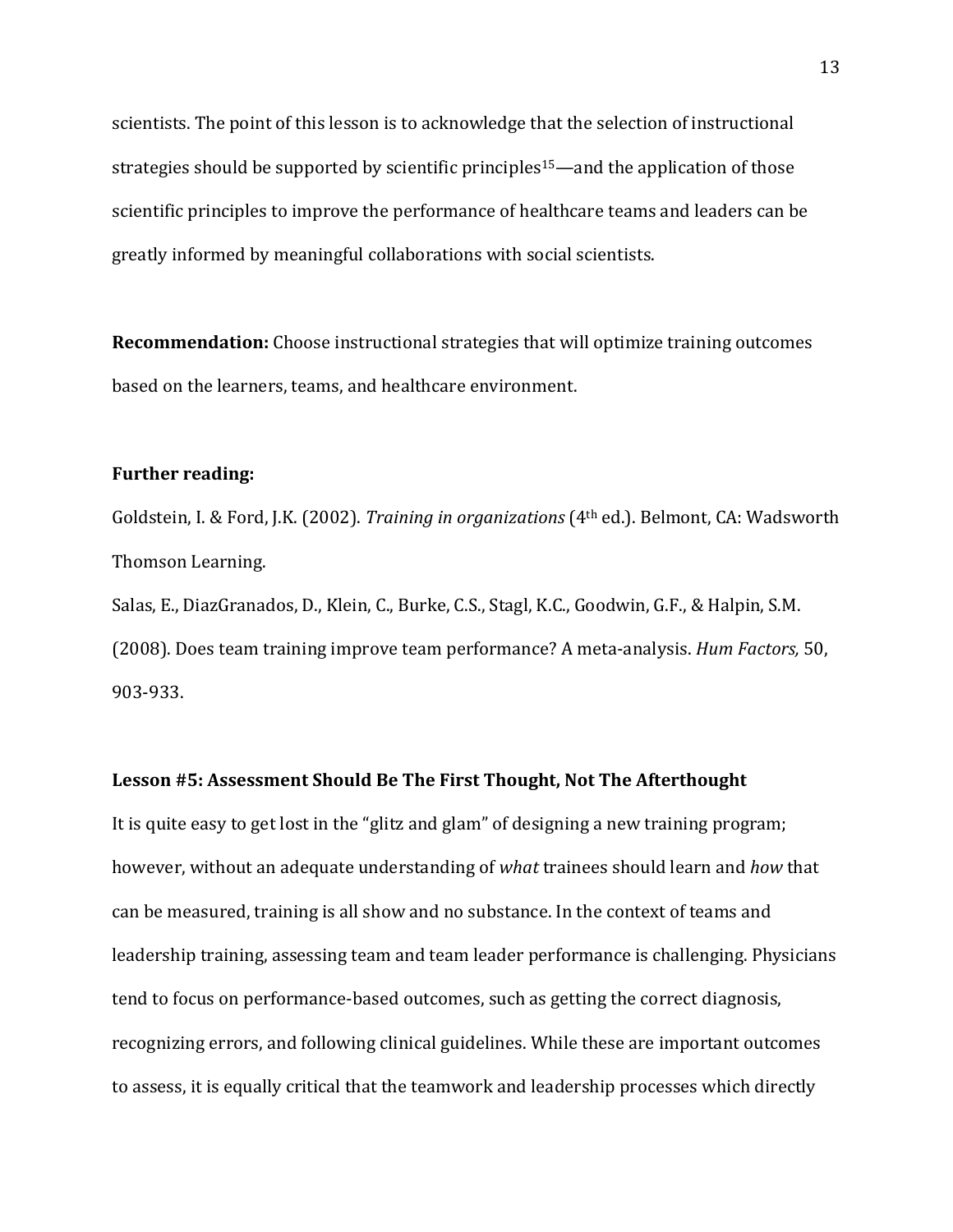impact such team performance and clinical outcomes are also measured (see Figure 1).<sup>39,40</sup> Social scientists who study group functioning possess expertise in measurement development and the analysis of complex work teams and team leaders. They can guide decisions related to the design of appropriate measurement tools, methods for data collection, and analysis of multilevel phenomena such as team leadership. Without their expertise, we risk oversimplifying the assessment of important teamwork behaviors and leadership skills.

We have recently published guidelines for the development of team-based measures in simulation-based training that incorporate best practices from team science.<sup>39</sup> These guidelines highlight the importance of measuring both team process (teamwork effectiveness) and performance (medical effectiveness). Further, they provide recommendations for constructing measurement items, establishing evidence of content validity, and implementing a measurement system in a reliable, effective manner. This work is just one example of how collaborative efforts with team scientists have informed rigorous approaches to assessment; other excellent examples are available as well.<sup>41,42</sup> Once again, the lesson here is that the practices we adopt in healthcare team and leadership training should follow rigorous standards of best practice, many of which have been elaborated by our social science colleagues.

**Recommendation:** The assessment of team and leadership performance is a science! Social scientists can provide expertise beyond standard medical education assessment and psychometrics.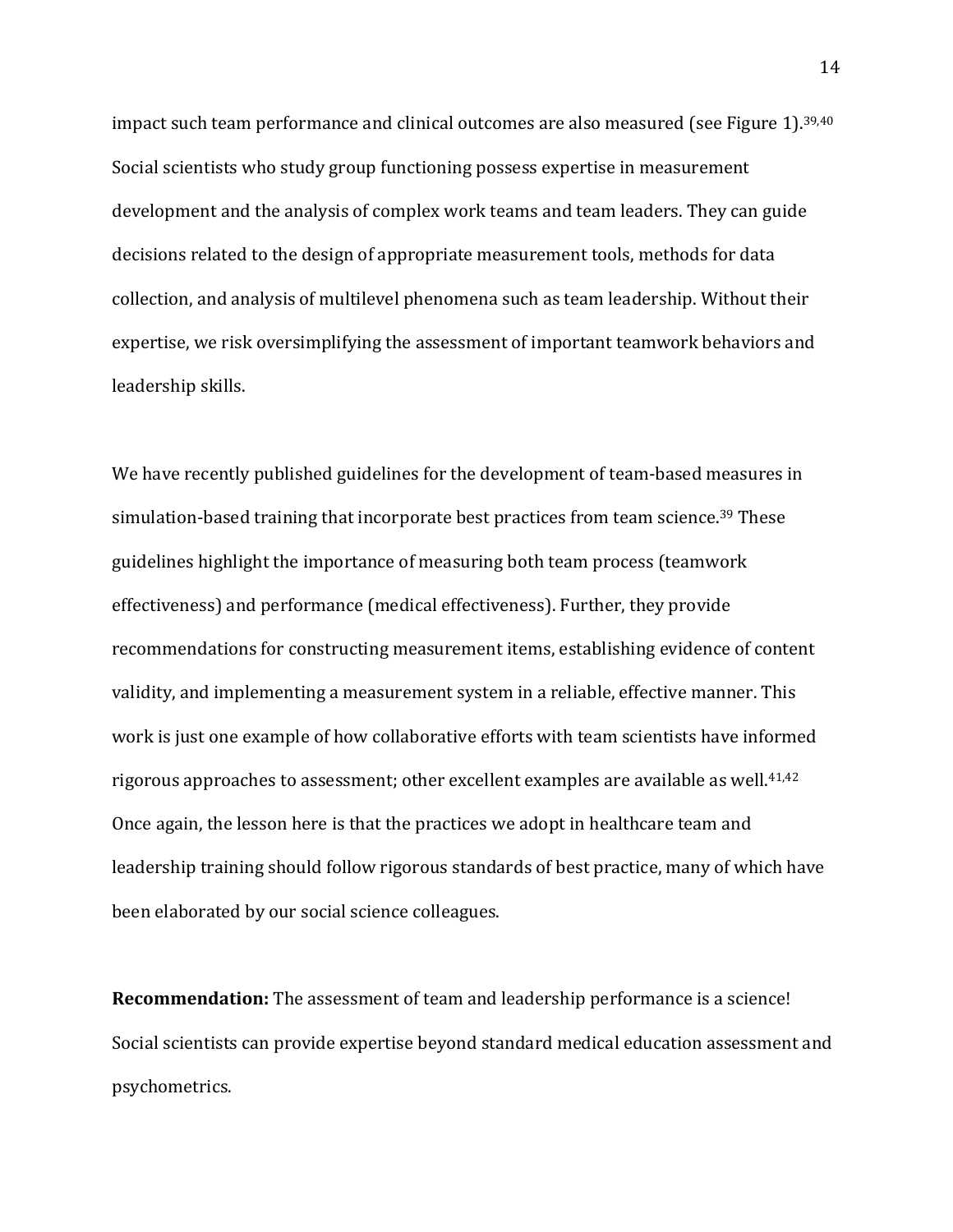#### **Further reading:**

Grand JA, Pearce M, Rench TA, et al. Going DEEP: guidelines for building simulation-based team assessments. *BMJ Qual Saf.* 2013;22(5):436-448.

Rosen MA, Salas E, Wilson KA, et al. Measuring Team Performance in Simulation Based Training: Adopting Best Practices for Healthcare. *Simul Healthc.* 2008;3(1):33-41.

## **Conclusion**

In summary, the provision of healthcare is accomplished through complex interactions of individuals, teams, units, and organizations. The skills and knowledge needed to understand how to train, measure, and improve these components are not provided during standard medical education. Partnerships between clinical providers (pediatricians, nurses, social workers, etc.) and applied social scientists can be highly rewarding and result in robust research and training programs. We as clinicians provide the opportunity for measurement in a discipline that is still largely understudied from a workplace perspective. They provide the insight and expertise to improve the way we interact with one another to provide safe patient care. These partnerships result in more robust training and research programs, and, as a result, are highly valued by funding agencies.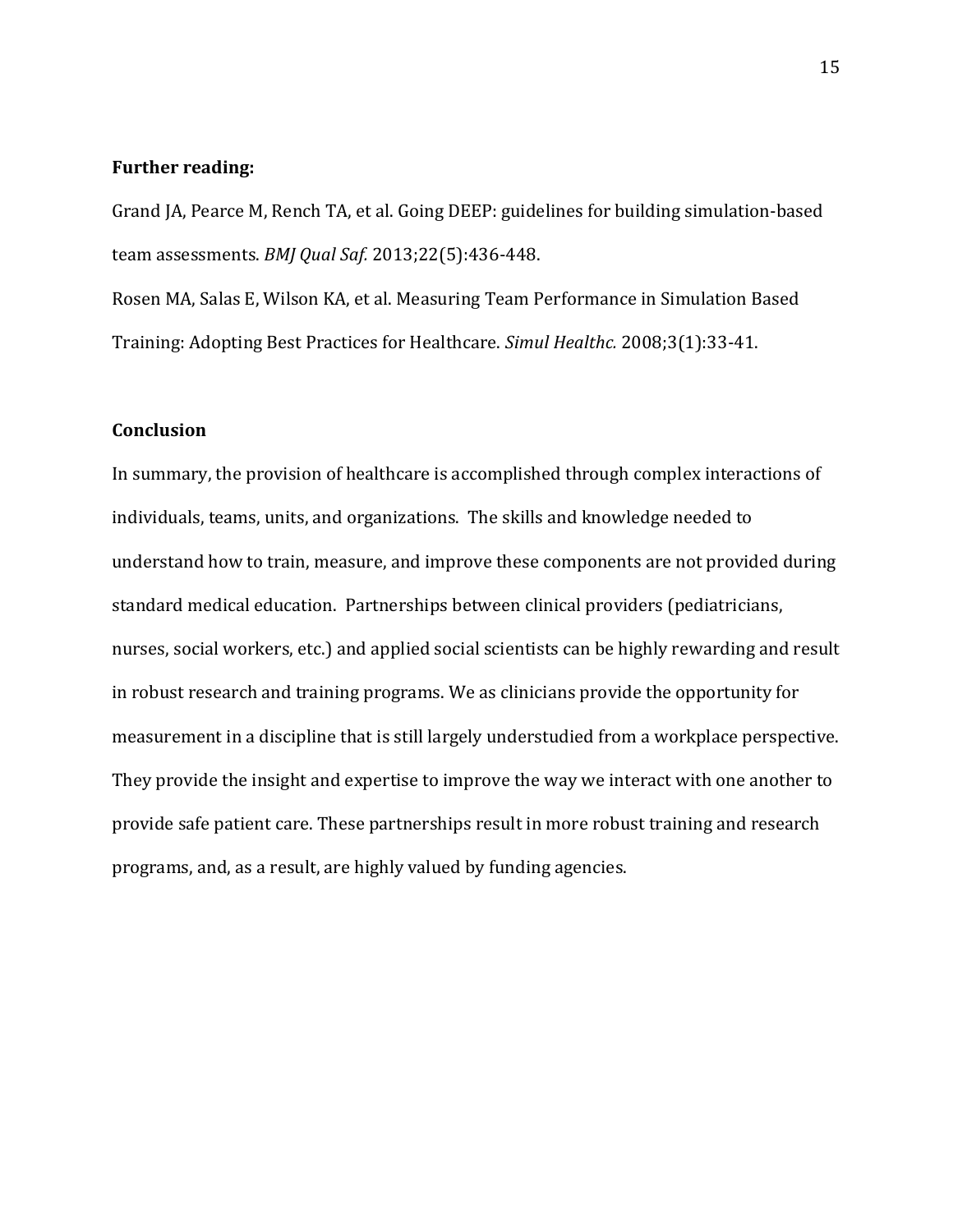# **Acknowledgements**

The authors would like to acknowledge the experts in their collaborative research team: Steve W. J. Kozlowski, PhD (Professor, Department of Psychology, Michigan State University)

Georgia T. Chao, PhD (Associate Professor, Broad School of Management, Michigan State University)

This project was funded by grants from the Agency for Healthcare Research and Quality (1R18HS020295 [RF] and 1R18HS022458 [RF]) and the Department of Defense US Army Medical Research and Materiel Command [W81XWH-10-2-0023 (RF)]. The funding sources had no role in the preparation, review, or approval of the manuscript.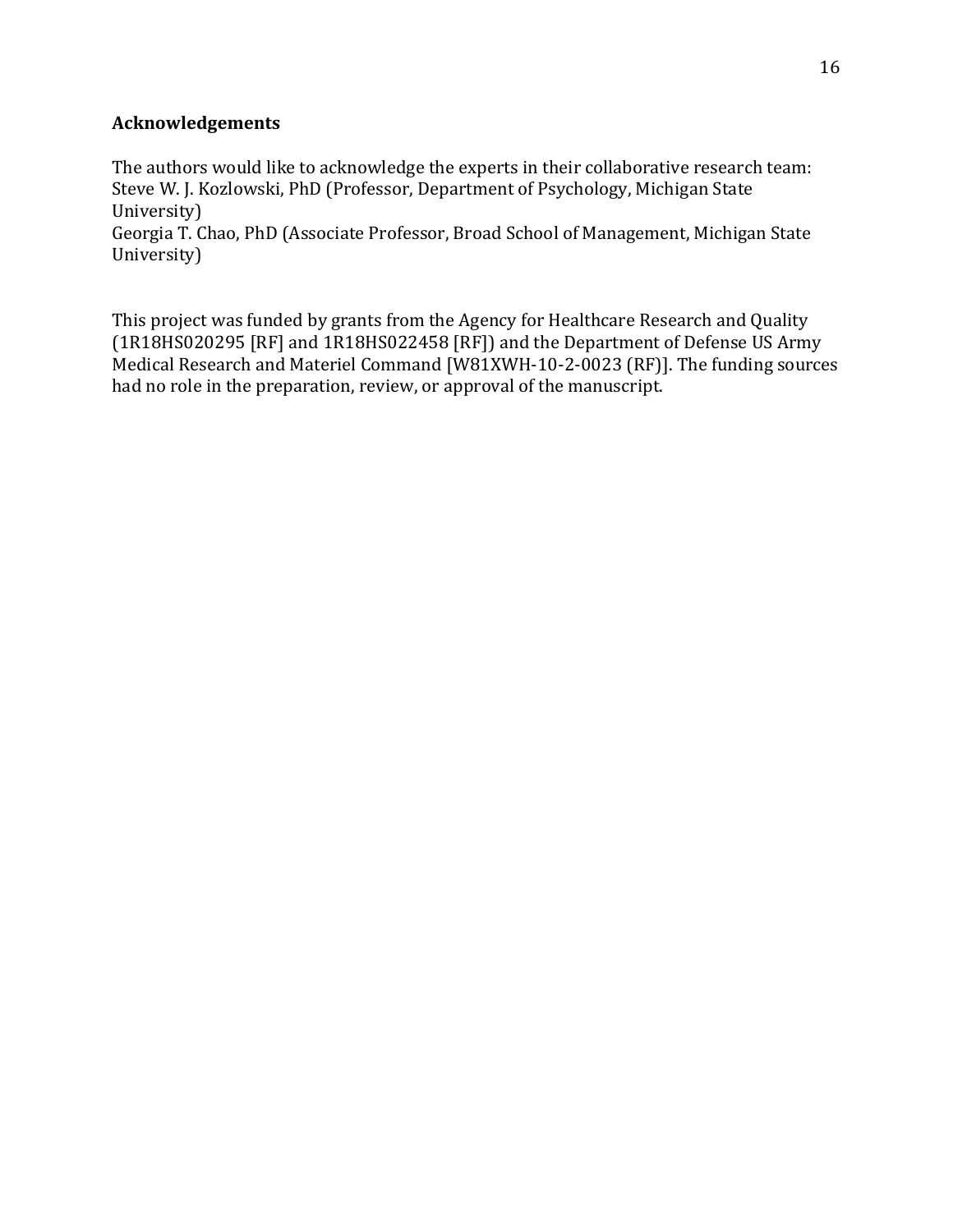# **References**

- **1.** Baker DP, Day R, Salas E. Teamwork as an essential component of high-reliability organizations. *Health Serv. Res.* 2006;41(4):1576-1598.
- **2.** Morgeson FP, DeRue DS, Karam EP. Leadership in teams: A functional approach to understanding leadership structures and processes. *J Manage.* 2010;36(1):5-39.
- **3.** Zaccaro SJ, Rittman AL, Marks MA. Team leadership. *Leadersh Q.* 2001;12(4):451- 483.
- **4.** Kozlowski SWJ, Gully SM, Salas E, Cannon-Bowers JA. Team leadership and development: Theory, principles, and guidelines for training leaders and teams. In: Beyerlein MM, Johnson DA, Beyerlein ST, eds. *Advances in interdisciplinary studies of work teams: Team leadership.* Vol 3. US: Elsevier Science/JAI Press; 1996:253-291.
- **5.** Kunzle B, Kolbe M, Grote G. Ensuring patient safety through effective leadership behaviour: A literature review. *Saf Sci.* 2010;48(1):1-17.
- **6.** Kozlowski SWJ, Watola DJ, Nowakowski JM, Kim BH, Botero IC. Developing adaptive teams: A theory of dynamic team leadership. In: Salas E, Goodwin GF, Burke CS, eds. *Team effectiveness in complex organizations: Cross-disciplinary perspectives and approaches*. New York, NY: Routledge Academic; 2009:113-155.
- **7.** Risser DT, Rice MM, Salisbury ML, et al. The potential for improved teamwork to reduce medical errors in the emergency department. *Ann. Emerg. Med.* 1999;34(3):373-383.
- **8.** Leape LL, Berwick DM. Five years after to err is human What have we learned? *JAMA.* 2005;293(19):2384-2390.
- **9.** Bleetman A, Sanusi S, Dale T, Brace S. Human factors and error prevention in emergency medicine. *Emerg Med J.* 2012;29(5):389-393.
- **10.** Cosby KS. A framework for classifying factors that contribute to error in the emergency department. *Ann. Emerg. Med.* 2003;42(6):815-823.
- **11.** Who is the resuscitation team leader? In: *American Academy of Pediatrics / American Heart Association NRP Instructor Update*. Vol. 22; 2013.
- **12.** Rosenman ED, Shandro JR, Ilgen JS, Harper AL, Fernandez R. Leadership training in health care action teams: a systematic review. *Acad. Med.* 2014;89(9):1295-1306.
- **13.** Blumenthal DM, Bernard K, Bohnen J, Bohmer R. Addressing the Leadership Gap in Medicine: Residents' Need for Systematic Leadership Development Training. *Acad. Med.* 2012;87(4):513-522.
- **14.** van Schaik SM, Von Kohorn I, O'Sullivan P. Pediatric resident confidence in resuscitation skills relates to mock code experience. *Clin. Pediatr. (Phila.).* 2008;47(8):777-783.
- **15.** Baker D, Gustafson S, Beaubien J. *Medical teamwork and patient safety: The evidencebased relation.* Rockville, MD: Agency for Healthcare Research and Quality;2007.
- **16.** Bordage G. Conceptual frameworks to illuminate and magnify. *Med. Educ.* 2009;43(4):312-319.
- **17.** Pronovost PJ, Holzmueller CG, Ennen CS, Fox HE. Overview of progress in patient safety. *Am. J. Obstet. Gynecol.* 2011;204(1):5-10.
- **18.** Salas E, Rosen MA, King HB. Integrating Teamwork into the "DNA" of Graduate Medical Education: Principles for Simulation-Based Training. *J. Grad. Med. Educ.* 2009;1(2):243-244.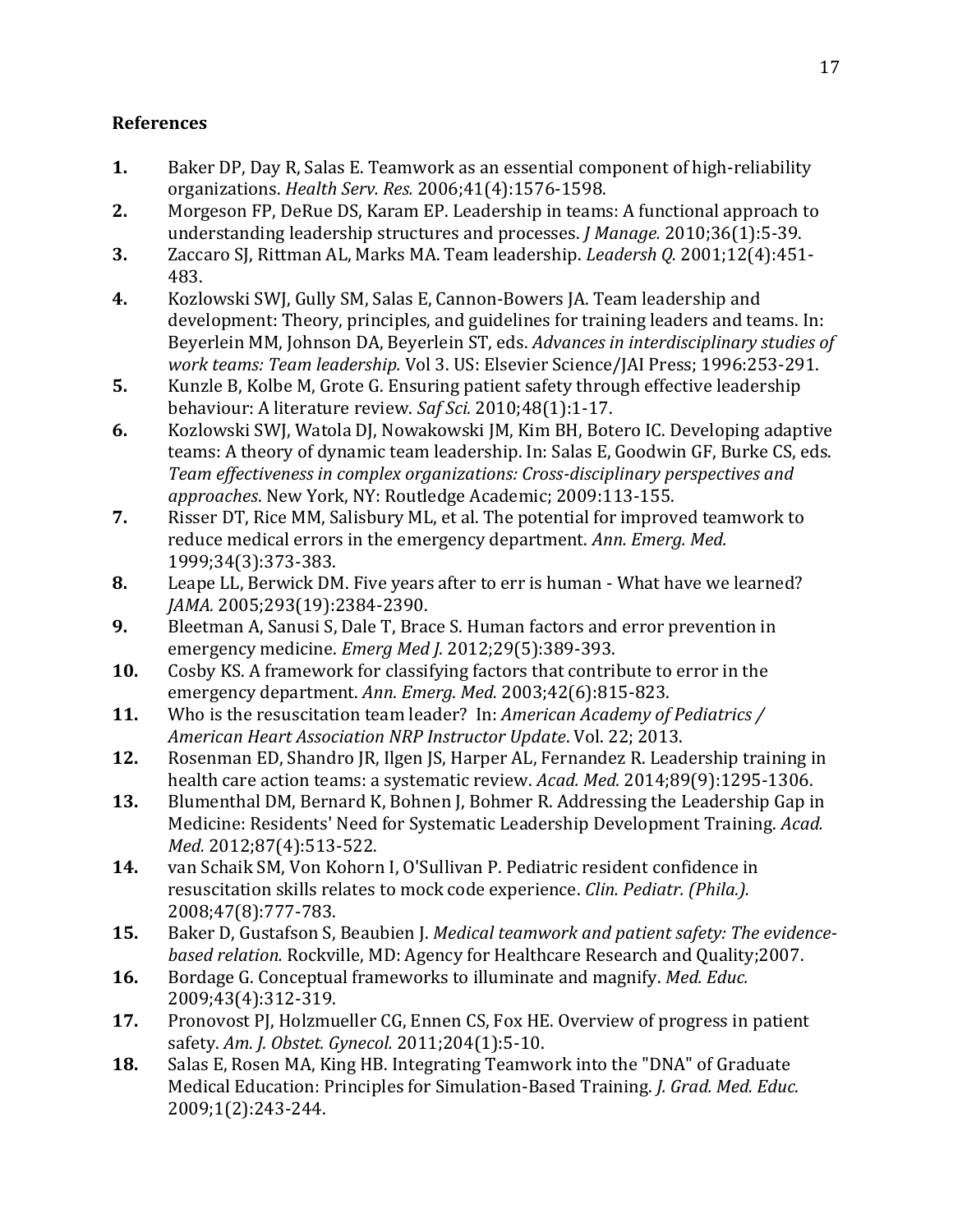- **19.** Rosenman ED, Ilgen JS, Shandro JA, Harper AL, Fernandez R. Team leadership assessment tools in health care action teams: A systematic review. *Acad. Med.* (in press).
- **20.** Andreatta PB. A typology for health care teams. *Health Care Manage. Rev.* 2010;35(4):345-354.
- **21.** Sundstrom E, de Meuse KP, Futrell D. Work Teams: Applications and effectiveness. *Am. Psychol.* 1990;45(2):120-133.
- **22.** Steiner ID. *Group process and productivity.* New York: Academic Press; 1972.
- **23.** Van de Ven AH, Delbecq AL, Koenig Jr R. Determinants of coordination modes within organizations. *Am. Sociol. Rev.* 1976:322-338.
- **24.** Hackman JR. The psychology of self-management in organizations. In: Pallack MS, Perloff RO, eds. *Psychology and work: Productivity, change, and employment*. Washington, DC: American Psychological Association; 1986.
- **25.** Klein KJ, Ziegert JC, Knight AR, Xiao Y. Dynamic delegation: Hierarchical, shared and deindividualized leadership in extreme action teams. *Adm. Sci. Q.* 2006;51(4):590- 621.
- **26.** Lewin K, Cartwright D. *Field Theory in Social Science : Selected Theoretical Papers.* 1951.
- **27.** Kozlowski SWJ, Gully SM, McHugh PP, Salas E, Cannon-Bowers JA. A dynamic theory of leadership and team effectiveness: Developmental and task contingent leader roles. In: Ferris GR, ed. *Research in personnel and human resource management*. Greenwich, CT: JAI Press; 1996:253-305.
- **28.** McGrath J. *Groups: Interaction and Performance.* Englewood Cliffs, New Jersey: Prentice-Hall; 1984.
- **29.** Fernandez R, Kozlowski SWJ, Shapiro MJ, Salas E. Toward a definition of teamwork in emergency medicine. *Acad. Emerg. Med.* 2008;15(11):1104-1112.
- **30.** Fernandez R, Pearce M, Grand JA, et al. Evaluation of a computer-based educational intervention to improve medical teamwork and performance during simulated patient resuscitations. *Crit. Care Med.* 2013;41(11):2551-2562.
- **31.** Kozlowski SWJ, Gully SM, Nason ER, Smith EM. Developing adaptive teams: A theory of compilation and performance across levels and time. In: Ilgen DR, Pulakos ED, eds. *The changing nature of performance: Implications for staffing, motivation, and performance*. San Franscisco: CA: Jossey-Bass; 1999:241-292.
- **32.** Marks MA, Mathieu JE, Zaccaro SJ. A temporally based framework and taxonomy of team processes. *Acad. Manage. Rev.* 2001;26(3):356-376.
- **33.** Burke CS, Stagl KC, Salas E, Pierce L, Kendall D. Understanding team adaptation: A conceptual analysis and model. *J. Appl. Psychol.* 2006;91(6):1189-1207.
- **34.** Eppich W, Howard V, Vozenilek J, Curran I. Simulation-based team training in healthcare. *Simul. Healthc.* 2011;6 Suppl:S14-19.
- **35.** Bradley P. The history of simulation in medical education and possible future directions. *Med. Educ.* 2006;40:254-262.
- **36.** Salas E, Nichols DR, Driskell JE. Testing three team training strategies in intact teams - A meta-analysis. *Small Group Res.* 2007;38(4):471-488.
- **37.** Salas E, DiazGranados D, Klein C, et al. Does team training improve team performance? A meta-analysis. *Hum. Factors.* 2008;50(6):903-933.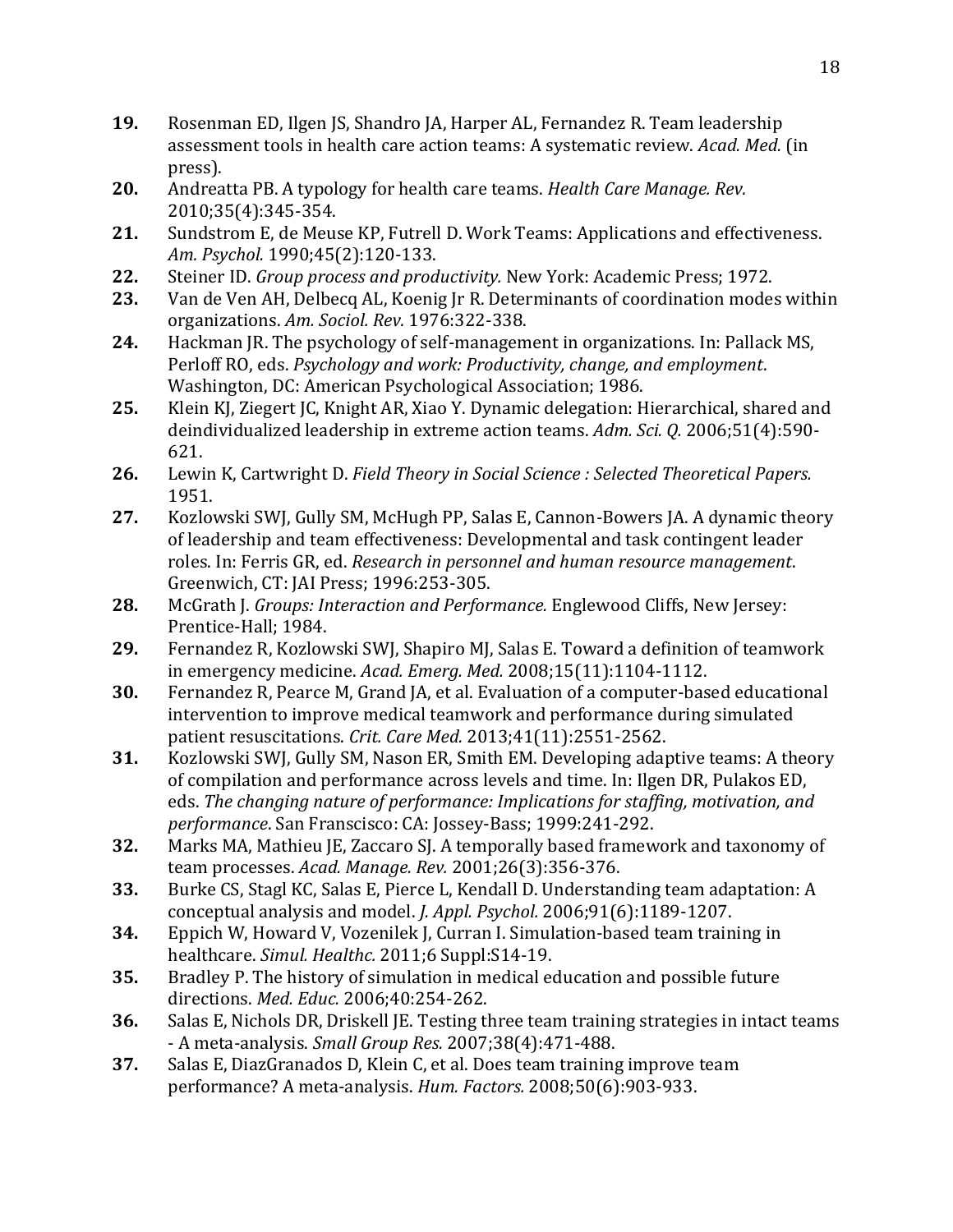- **38.** Goldstein IL, Ford JK. *Training in Organizations: Needs Assessment, Development, and Evaluation.* Wadsworth; 2002.
- **39.** Grand JA, Pearce M, Rench TA, et al. Going DEEP: guidelines for building simulationbased team assessments. *BMJ Qual Saf.* 2013;22(5):436-448.
- **40.** Cannon-Bowers JA, Salas E. A framework for developing team performance measures in training. In: Brannick MT, Salas E, Prince C, eds. *Team performance assessment and measurement: Theory, methods, and applications*. Mahwah, NJ, US: Lawrence Erlbaum Associates Publishers; 1997:45-62.
- **41.** Healey AN, Undre S, Vincent CA. Developing observational measures of performance in surgical teams. *BMJ Qual Saf.* 2004;13:I33-I40.
- **42.** Rosen MA, Salas E, Wilson KA, et al. Measuring Team Performance in Simulation-Based Training: Adopting Best Practices for Healthcare. *Simul Healthc.* 2008;3(1):33-41.
- **43.** Hackman JR. The design of work teams. In: Lorsch JW, ed. *Handbook of Organizational Behavior*. Englewood Cliffs, NJ: Prentice Hall; 1987:315-342.
- **44.** Edmondson AC. Speaking up in the operating room: How team leaders promote learning in interdisciplinary action teams. *J Manage Stud.* 2003;40(6):1419-1452.
- **45.** Kozlowski SWJ, Grand JA, Baard SK, Pearce M. Teams, teamwork, and team effectiveness: Implications for human systems integration. In: Boehm-Davis D, Durso F, Lee J, eds. *The handbook of human systems integration*. Washington, DC: APA; 2015.
- **46.** LePine JA, Piccolo RF, Jackson CL, Mathieu JE, Saul JR. A meta-analysis of teamwork processes: Tests of a multidimensional model and relationships with team effectiveness criteria. *Pers. Psychol.* 2008;61:273-307.
- **47.** Brett-Fleegler M, Rudolph J, Eppich W, et al. Debriefing assessment for simulation in healthcare development and psychometric properties. *Simul Healthc.* 2012;7(5):288-294.
- **48.** Salas E, Klein C, King H, et al. Debriefing Medical Teams: 12 Evidence-Based Practices and Tips. *Jt Comm J Qual Saf.* 2008;34(9):518-527.
- **49.** Bowers CA, Braun CC, Morgan Jr BB. Team workload: Its meaning and measurement. In: Brannick MT, Salas E, Prince C, eds. *Team performance assessment and measurement: Theory, methods, and applications*. Mahwah, NJ, US: Lawrence Erlbaum Associates Publishers; 1997:85-108.
- **50.** Burtscher MJ, Manser T. Team mental models and their potential to improve teamwork and safety: A review and implications for future research in healthcare. *Saf. Sci.* 2012;50(5):1344-1354.
- **51.** Klimoski R, Mohammed S. Team mental model: Construct or metaphor? . *J Manage.* 1994;20(2):403-437.
- **52.** Beal DJ, Cohen RR, Burke MJ, McLendon CL. Cohesion and performance in groups: A meta-analytic clarification of construct relations. *J. Appl. Psychol.* 2003;88(6):989- 1004.
- **53.** Kozlowski SWJ, Ilgen DR. Enhancing the effectiveness of work groups and teams (Monograph). *Psychol. Sci. Public Interest.* 2006;7:77-124.
- **54.** Kozlowski SWJ, Bell BS. Team learning, development, and adaptation. In: Sessa VI, London M, eds. *Group learning*. Mahwah, NJ: Lawrence Erbaum Associates; 2008:15- 44.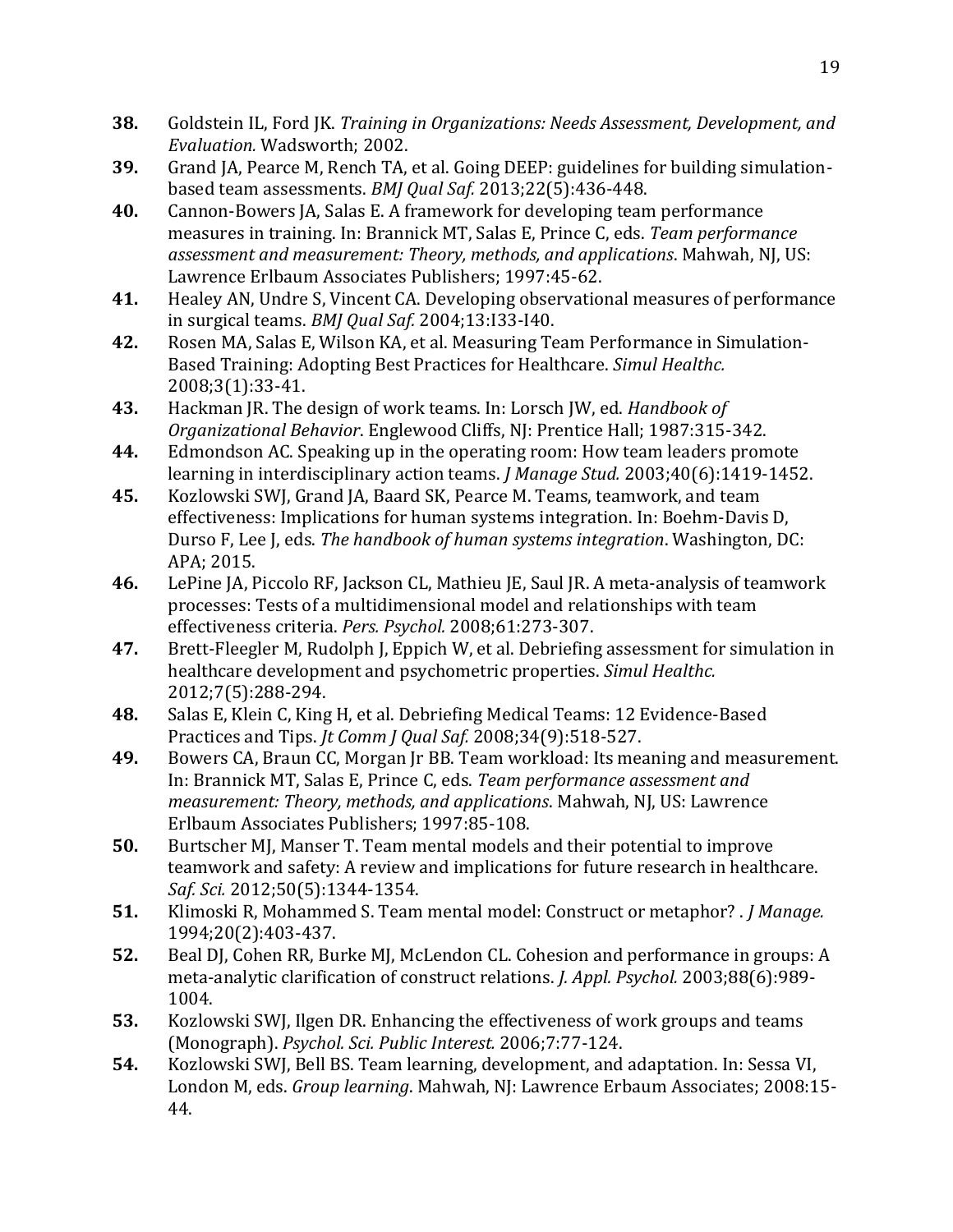- **55.** Gully SM, Incalcaterra KA, Joshi A, Beauien JM. A meta-analysis of team-efficacy, potency, and performance: interdependence and level of analysis as moderators of observed relationships. *J. Appl. Psychol.* 2002;87(5):819-832.
- **56.** Zaccaro SJ, Blair V, Peterson C, Zazanis M. Collective efficacy. In: Maddux J, ed. *Selfefficacy, adaptation, and adjustment*. New York: Plenum; 1995:305-328.
- **57.** Salas E, Sims DE, Burke CS. Is there a "big five" in teamwork? *Small Group Res.* 2005;36(5):555-599.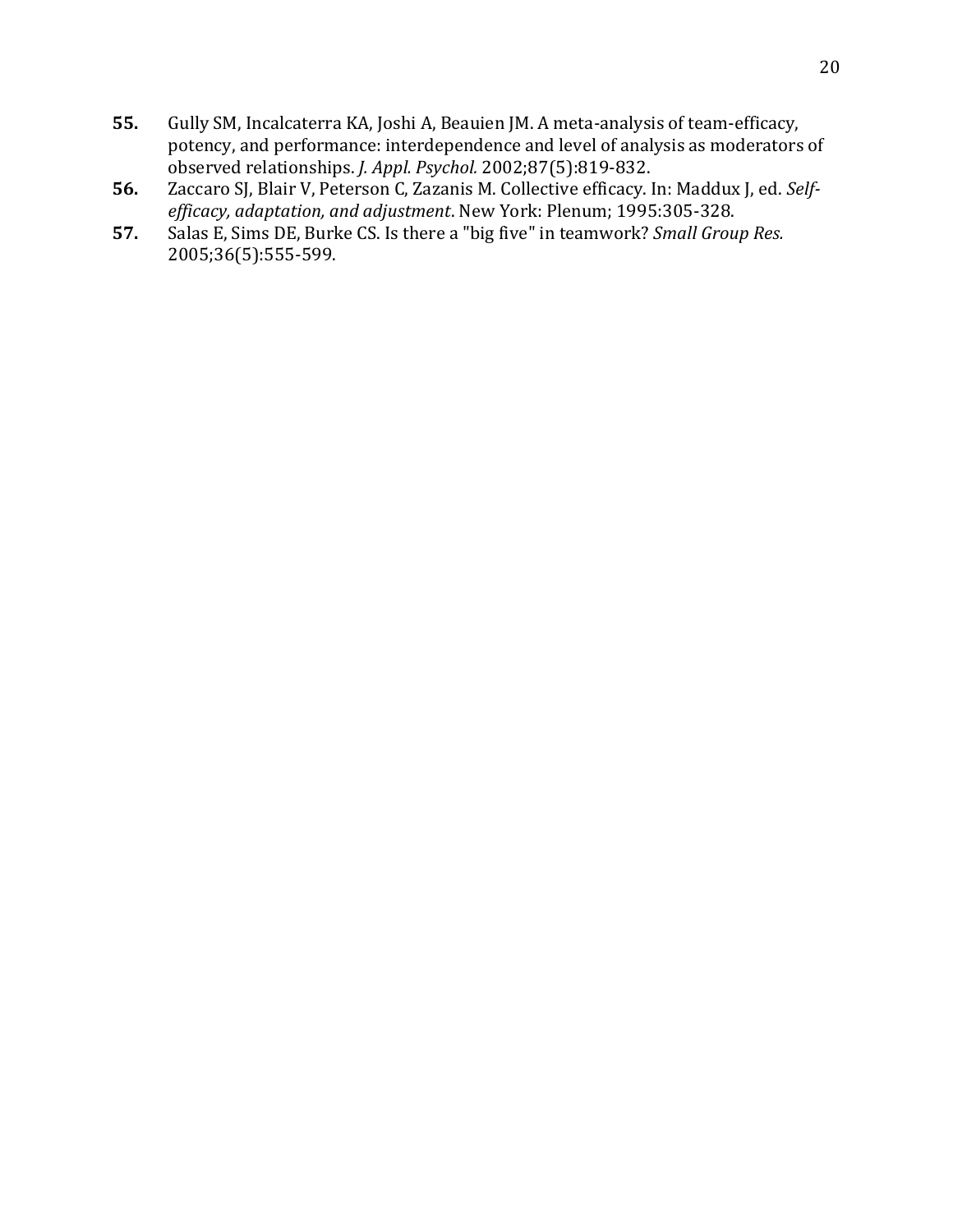# **Table 1. Team-related terms and definitions**

| <b>Term or Construct</b>                         | <b>Definition</b>                                                                                                                                                                                                                                                                                                           | <b>Reference</b>                                                                          |
|--------------------------------------------------|-----------------------------------------------------------------------------------------------------------------------------------------------------------------------------------------------------------------------------------------------------------------------------------------------------------------------------|-------------------------------------------------------------------------------------------|
| Industrial-organizational<br>psychologist        | Industrial-organizational psychologists (IOPs)* apply the rigor and<br>methods of psychology to the scientific study of the workplace. IOPs<br>study how the thoughts, behaviors, emotions, and relationships of<br>people in organizations shape and are shaped by individual, group,<br>unit, and organizational factors. | Society of Industrial and<br>Organizational<br>Psychology<br>(www.siop.org)               |
| <b>Work Team</b>                                 | Two or more individuals who share common goals, are part of a<br>larger organizational system, and are formed to execute<br>organizational tasks                                                                                                                                                                            | Hackman <sup>43</sup>                                                                     |
| <b>Interdisciplinary Action</b><br>Team<br>(IAT) | Work teams in which members with specialized skills must<br>improvise and coordinate their actions in high-pressured,<br>unforgiving situations; IATs often function within "high reliability<br>organizations" characterized by high level of risk in an arena where<br>failure has dire consequences                      | Edmondson <sup>44</sup><br>Klein et al <sup>25</sup>                                      |
| <b>Team Process</b>                              | The interactions among team members that combine their<br>collective resources to resolve (or fail to resolve) task demands.<br>Processes therefore form the basis of teamwork competencies                                                                                                                                 | Kozlowski et al <sup>45</sup><br>McGrath <sup>28</sup>                                    |
| Coordination                                     | Organizing the sequencing and timing of team activities                                                                                                                                                                                                                                                                     | Fernandez et al <sup>29</sup>                                                             |
| Back-up<br>Behavior                              | Team members' assist other team members with their tasks,<br>balance work loads, and compensate for areas of deficiencies                                                                                                                                                                                                   | LePine et al <sup>46</sup><br>Marks et al <sup>32</sup>                                   |
| Monitoring                                       | Tracking and communicating information related to the team's<br>progress toward goals                                                                                                                                                                                                                                       |                                                                                           |
| Debriefing                                       | Team leader or team member-driven critical evaluation of the<br>events that transpired during the team's performance, often used to<br>allow individuals to discuss individual and team-level performance,<br>identify errors, and develop a plan to improve their next<br>performance                                      | Brett-Fleegler et al <sup>47</sup><br>Salas et al <sup>48</sup>                           |
| <b>Team Leaders</b>                              | Directs and coordinates activities, assesses overall team<br>performance, assigns roles, monitors and develops team attitudes<br>and behaviors, facilitates problem solving and error recognition,<br>facilitates feedback/debriefing                                                                                       | Kozlowski et al <sup>4</sup><br>Kunzle et al <sup>5</sup><br>Rosenman et al <sup>12</sup> |
| Team Task Work                                   | Represents what teams have to do, forms the basis of assigned roles<br>and team goals, and determines the workflow structure and need<br>for coordination to accomplish team goals                                                                                                                                          | Bowers et al <sup>49</sup>                                                                |
| <b>Team Mental Models</b>                        | Shared, organized understanding and mental representation of<br>knowledge or beliefs relevant to the team and the team's tasks                                                                                                                                                                                              | Burtscher <sup>50</sup><br>Klimoski &<br>Mohammed <sup>51</sup>                           |
| <b>Team Cohesion</b>                             | Desire of group members to remain united to reach a common goal;<br>the commitment of members to the group's tasks                                                                                                                                                                                                          | Beal et al <sup>52</sup><br>Kozlowski & Ilgen <sup>53</sup>                               |
| Adaptability                                     | The ability of a team or individual team members to adjust their<br>strategy, behaviors, and/or capacity in response to unanticipated<br>changes in the task, environment, or team.                                                                                                                                         | Burke et al <sup>33</sup><br>Kozlowski54                                                  |
| Team Efficacy                                    | A shared belief in a team's collective capability to organize and<br>execute courses of action required to meet the team's task demands                                                                                                                                                                                     | Gully et al <sup>55</sup><br>Zaccaro et al <sup>56</sup>                                  |
| Closed Loop<br>Communication                     | Following-up with a team member to verify that a message was<br>correctly received and clarifying with the sender of a message that<br>the message was received as intended.                                                                                                                                                | Salas et al <sup>57</sup>                                                                 |

\*IOP = Industrial-organizational psychologist